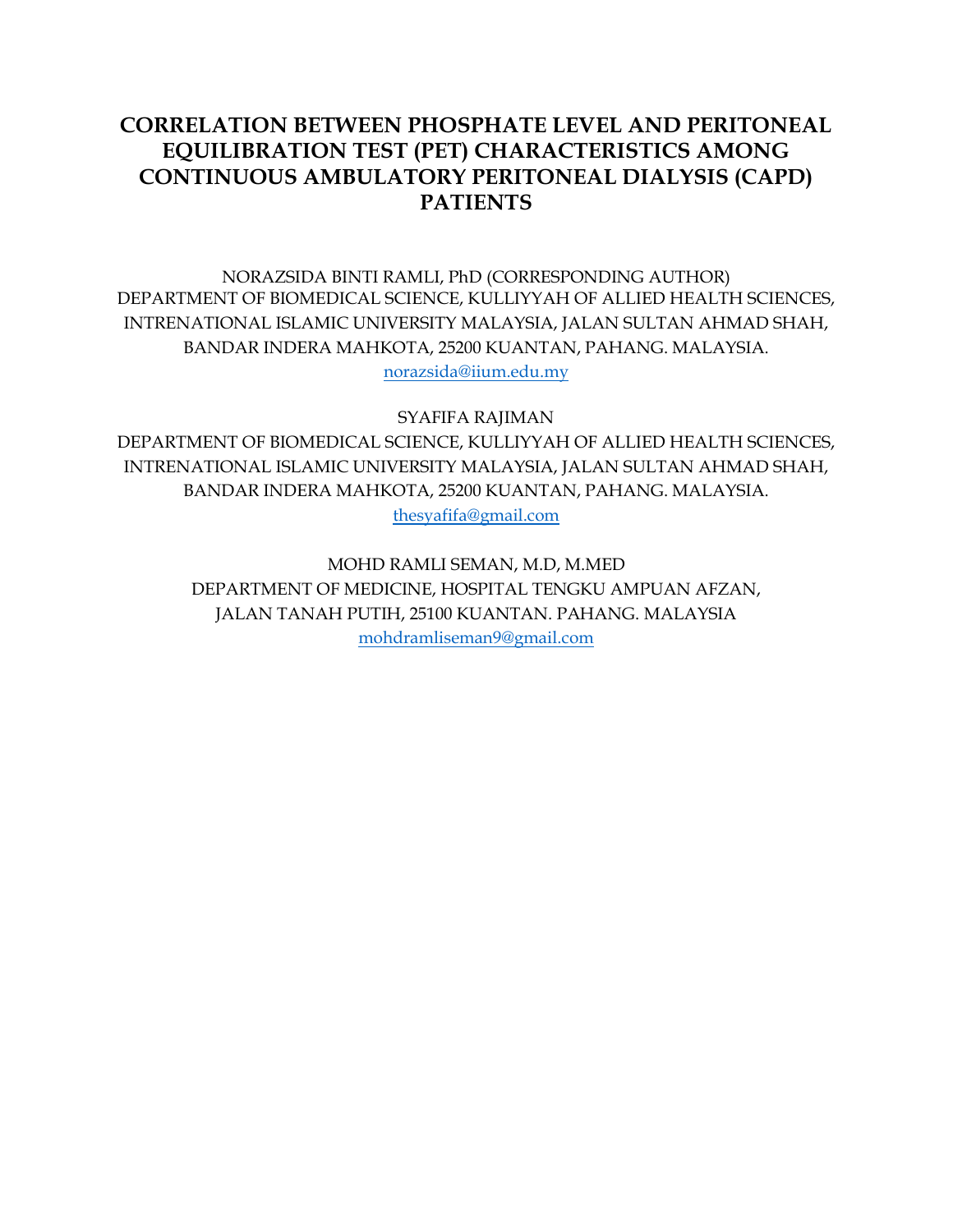### **ABSTRACT**

Hyperphosphatemia is the key abnormality that sets off a cascade of metabolic events in chronic kidney disease (CKD). End stage renal disease (ESRD) patients that undergo Continuous Ambulatory Peritoneal Dialysis (CAPD) uses the peritoneal membrane for solutes filtration and clearance. The differences on the evaluation of peritoneal membrane transport status can affect the rate of toxin removal – serum phosphorus, from the systems. The present study aimed to determine the prevalence of CAPD patients presented with high phosphate level after starting the treatment, to identify the risk factors associated with hyperphosphatemia and to find the significant correlation between the phosphate level and the PET characteristics. A retrospective study was applied for this research where the medical records of patients were reviewed and analyzed between January 2011 to December 2016. Data were collected successfully from 74 adult CAPD patients (41 male, 55.4% and 33 females, 44.6%), with mean age of 51.34  $\pm$  13.75 year-old. In this study, Malays (n= 65, 87.8%) are the largest subjects recruited, while Chinese ( $n= 6, 8.1\%$ ) and Indians ( $n= 3, 4.1\%$ ) made the rest of the subjects. PET characteristics of CAPD patients showed 11 patients had high characteristic (14.9%), 24 high average (32.4%), 26 low average (35.1%) and 5 low (6.8%). There were 37 CAPD patients (50%) presented with high phosphate level after starting the treatment. Simple linear regression revealed that age (*p* = 0.0052), serum calcium (*p*  = 0.0090), serum albumin (*p* = 0.0244), normalized protein catabolic rate (nPCR) (*p* = 0.0126), intact parathyroid hormone (iPTH) (*p* = 0.0012), total creatinine clearance (*p* = 0.0470), residual renal creatinine clearance ( $p = 0.390$ ) and 24-hours urine volume output (*p* = 0.0060) were risk factors associated with hyperphosphatemia. Pearson's correlation analysis showed there was no significant correlation between phosphate level and PET characteristics ( $r = -0.232$ ,  $p = 0.070$ ) while there was significant correlation between PET characteristics and peritoneal solute clearance  $(r = 0.4748, p < 0.001)$ . In conclusion, serum phosphate level may be associated with daily dietary intake, metabolism and dialysis adequacy. There was no correlation between serum phosphate level and PET characteristic suggesting the rate of the toxin removal might not been affected by the differences on peritoneal membrane characteristics suggesting a further understanding on transport status in terms of its mechanism of toxin removal.

**KEYWORDS:** CAPD, serum phosphate level, hyperphosphatemia, PET characteristics, solute clearance.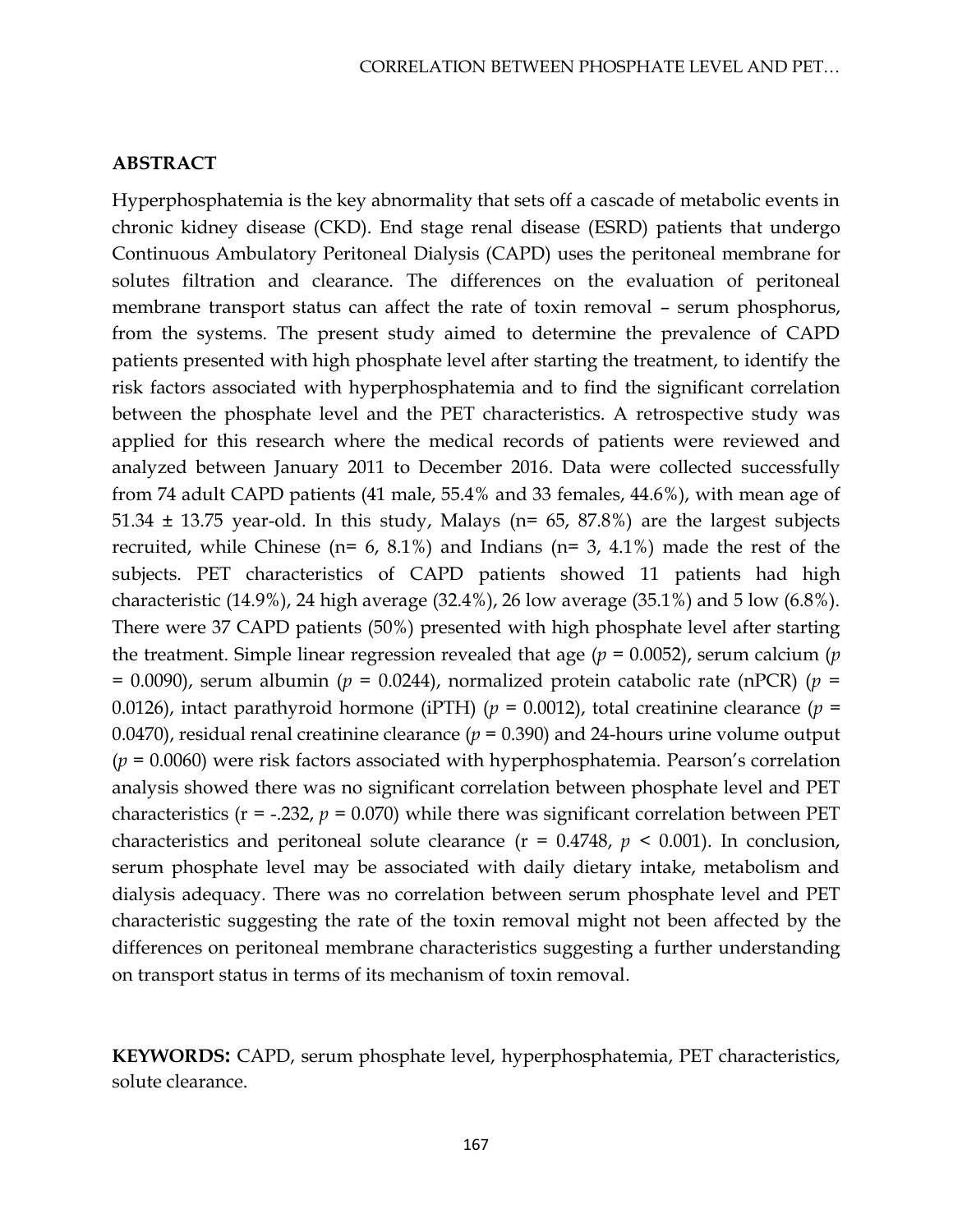### **INTRODUCTION**

The first introduction of continuous ambulatory peritoneal dialysis (CAPD) was published in *Annals of Internal Medicine* by Robert Popovich and his colleagues in 1978 that explained their understanding with the new technique and it has been proven to be an alternatives for hemodialysis as well as intermittent peritoneal dialysis for treating uremic syndrome (Oreopoulos & Thodis, 2010). CAPD follows the rule of osmotic pressure (osmotic gradient) and ultrafiltration where solutes and water will move across the semipermeable membrane that can be described as movement from blood to dialysate or/and from dialysate to blood according to concentration gradients.

The physiology of peritoneal membrane influence mass transport during peritoneal dialysis, thereby affecting its therapeutic efficacy. The membrane is lined by mesothelium cells that produced thin layer of peritoneal fluid. Under the mesothelium layer there is a gel-like interstitial containing the connective tissue, capillaries and lymphatic (Lokesh & Arunkumar, 2013). The effective peritoneal surface area is critical for dialysis and it depends on the vascularity of the peritoneum as well as its surface area (Daugirdas, Blake, & Ing, 2007). It is to be note that the peritoneal cavity is different between every patient and within a patient under different conditions. The rate and extend of the solute transport basically, determined by the proximity of capillaries to the peritoneal surface and the difference in characteristic of peritoneal transport among different patients.

Thus, a systematic equilibration test is developed to evaluate the peritoneal membrane transport rates called Peritoneal Equilibration Transport (PET) which is first introduced by Zbylut J.Twardowski in 1987. The PET results allow the patients to be classified into high transporter (H), low transporter (L), high average transporter (HA) and low average transporter (LA) according to the solutes clearance rate (Twardowski et al., 1987). The status of peritoneal transporter influenced the rate of solute clearance in a way that it is parallel with the membrane effectiveness for ultrafiltration. The adequacy of ultrafiltration for waste product is crucial in chronic kidney disease (CKD) patients.

Phosphate is one of many waste products where the accumulation level becoming concern to the nephrologist and health professionals. Phosphate overload have become known and has been successfully analyzed to have association to the progression of CKD, left ventricular hypertrophy and vascular calcification particularly coronary artery calcification that eventually contribute to increase rate of mortality. Concern regarding development of CKD-MBD begin to appear even in early stages of CKD as in long term it eventually contribute to the pathogenesis of renal osteodystrophy particularly femur fracture. In CKD, hyperphosphatemia depict a signal that mineralization occur in order to compensate for the failure phosphate storage function in the skeleton.

Accumulated phosphate can only be removed though dialysis but differences in the thickness of peritoneal cavity may be the limitation. However, much uncertainty still exists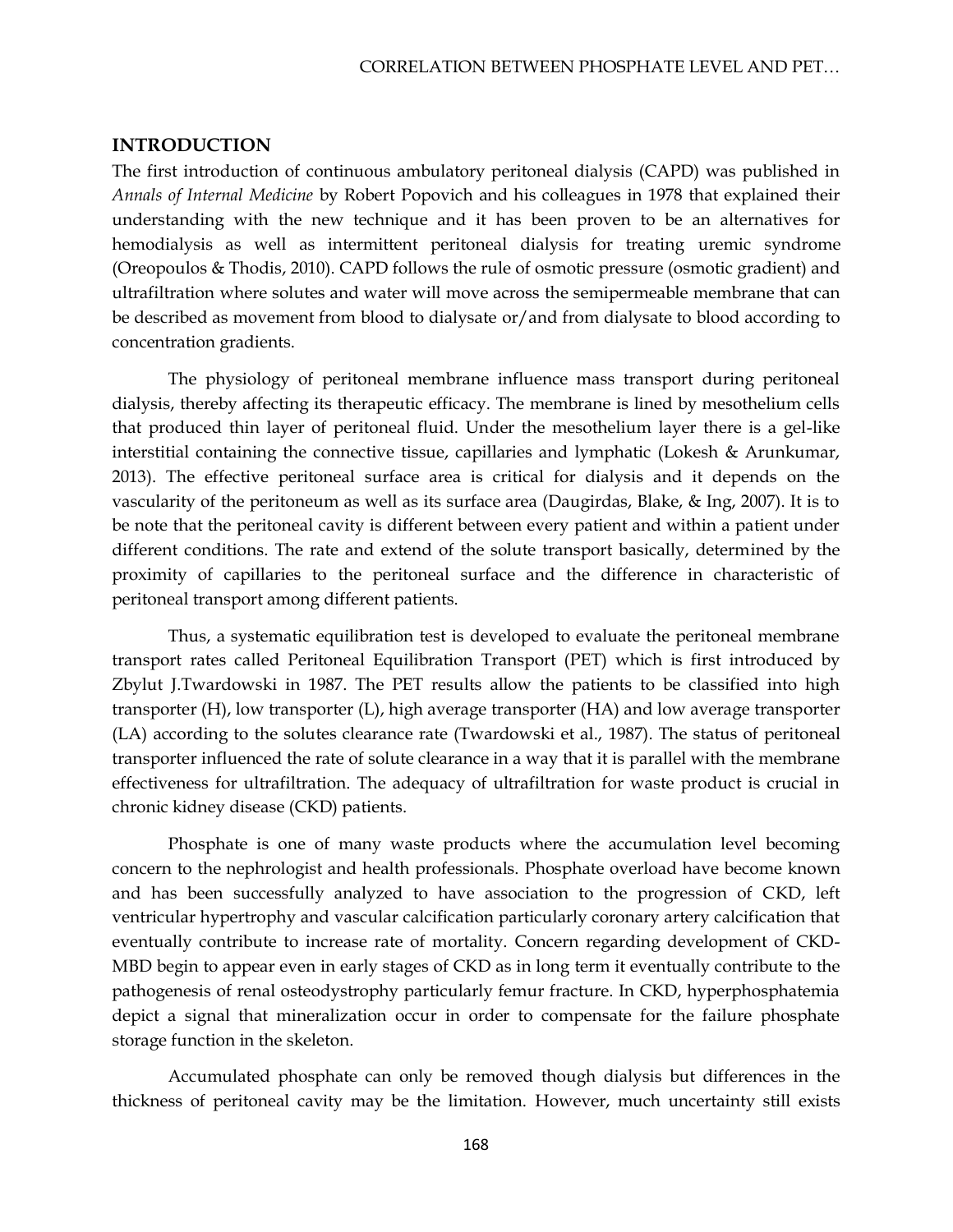about the relation between PET status and the solutes removal. Due to this concern, study is done to correlate the differences in the transporter status (H, HA, L, LA) towards the effectiveness of phosphate removal from the body. The prevalence of CAPD patients presented with high phosphate level after starting the treatment is determine as well. In addition, the predictors that could possibly contribute to the increase of phosphate level among CAPD patients in HTAA is determine to assist the nephrologists as debate continues about the best strategies for the management of ESRD patients.

### **METHODS**

### **Study population**

A retrospective study was applied for this research where the hospital records of patients were reviewed and analyzed in order to answer the objectives of this research among end stage renal disease (ESRD) patient undergoing CAPD treatment from January 2011 to December 2016. The study was conducted at CAPD Unit, Nephrology Department, HTAA. Inclusion criteria: ESRD patients older than 18 years of age who were on continuous ambulatory peritoneal dialysis (CAPD). Exclusion criteria: non ESRD patients, patients with ESRD but not treated by CAPD, passed away patients, and those initially treated with CAPD but then converted to other dialysis modalities.

Sample size calculation was done by referring to the total number of continuous ambulatory peritoneal dialysis (CAPD) patients in HTAA from January 2011 till December 2016 as reference population. The unpublished data from CAPD audit showed that total number of CAPD patients in Nephrology Clinic, HTAA between the timeline was 182 patients. In order to achieve 95% of confidence level with 5% of confidence interval, the minimum sample size needed for this study is 137. After considering all the criteria as above, 74 patients were included in this study.

### **Data collection**

The following data were collected for all patients: socio-demographic details (identification number, age, sex, race, body mass index (BMI), duration of CAPD treatment, primary disease and comorbidities) and biochemical analysis data (serum phosphate, serum calcium, intact parathyroid hormone (iPTH), serum albumin, normalized protein catabolic rate (nPCR), peritoneal equilibration test (PET) characteristic, calcium carbonate (CaCO<sub>3</sub>), total creatinine clearance, residual renal creatinine clearance, 24-hours urine volume output). Sociodemographics data were recorded at baseline while for biochemical analysis data were collected from the latest results.

### **Statistical test**

Descriptive test was used for all demographic data listed. Continuous data were expressed as a proportion and medians or means ± standards deviation, according to the nature of the data for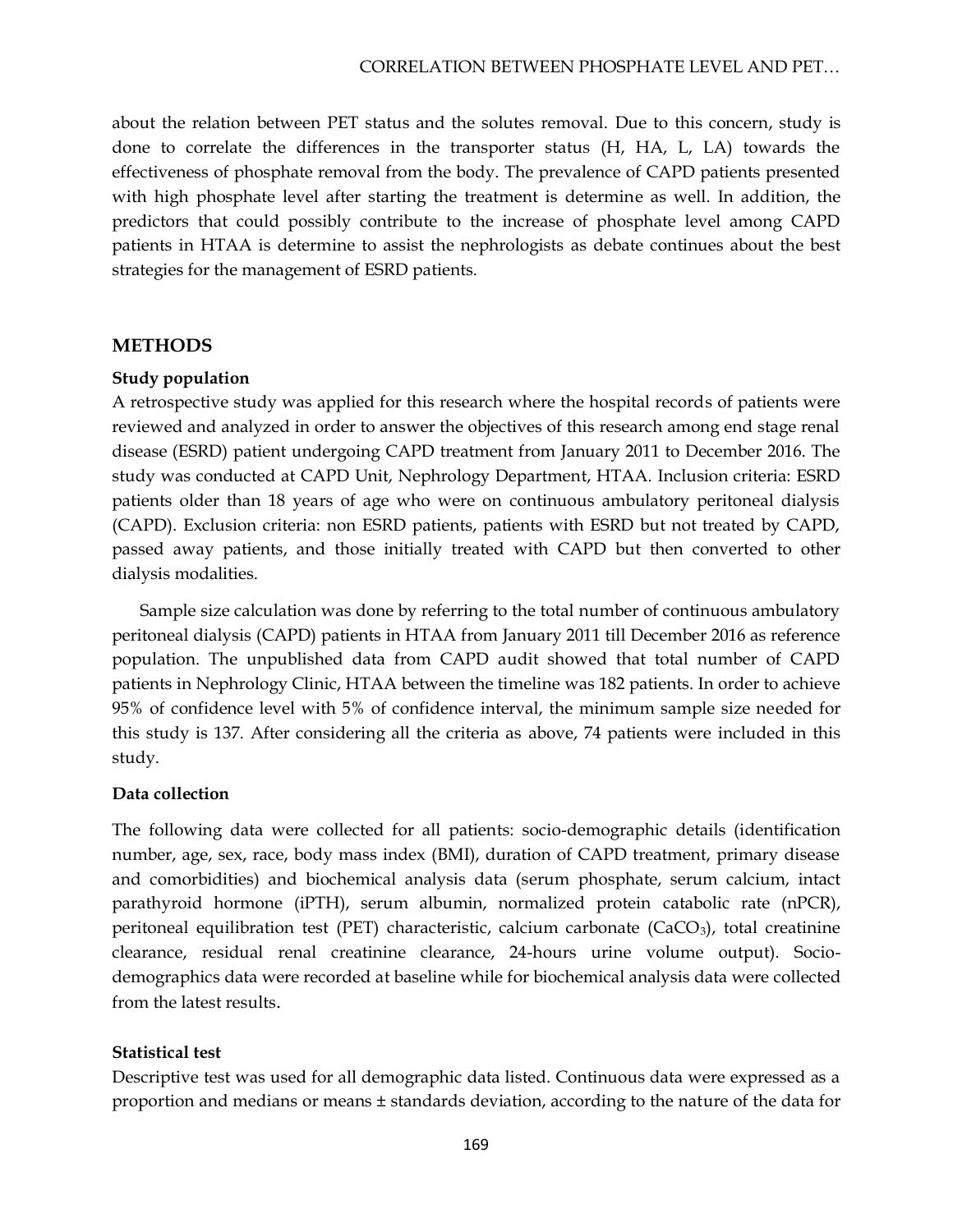this study while categorical variables were expressed as percentages. Simple linear regression was used to identify the possibly independent predictors of hyperphosphatemia among continuous ambulatory peritoneal dialysis (CAPD) patients. The search of association between phosphate level and the PET characteristic in CAPD patients were test using Pearson's correlation coefficients. Statistical evaluation was carried out with the Statistical Package for the Social Sciences (SPSS) version 22.0 and Graph Pad Prism 6, at a level of *p*-value less than 0.05 (*p* < 0.05) is considered statistically significant.

### **RESULTS**

Between January 1, 2011, and December 31, 2016, a total of 74 adult patients on CAPD modalities were enrolled for this study. The average duration of peritoneal dialysis is  $21.9 \pm 16.1$ months (range 3-73 months). Age was defined with age at the time of data collection and was classified into 6 groups; 15-24, 25-34, 35-44, 45-54, 55-64,  $\geq$  65. The patient's mean age is 51.34  $\pm$ 13.75 year (range 24-82) with dominantly 28.38% in the age group 55-64 years and only 2.7% in the age group of 15-24 years. The overall trends for patient's age distribution to be increasing but then decline for patient's age more than 65 years. There was no further documentation on the type of diseases or conditions that contributed to the unknown causes of the patients' medical records as the exact diagnosis is not known. All patients received calcium carbonate (CaCO3) treatment appropriately in accordance to the phosphate level following strictly the Kidney Disease: Improving Global Outcomes (KDIGO) (2003) guidelines and were not influencing this study. The population characteristics and distribution can be observed in Table 1.

|                     | $n^{0/6}$         |
|---------------------|-------------------|
| Gender $n$ (%)      |                   |
| Male                | 41 (55.4%)        |
| Female              | 33 (44.6%)        |
| Age (years)         |                   |
| Mean $\pm$ SD       | $51.34 \pm 13.75$ |
| Range               | 24-82             |
| 15-24 years old     | 2(2.7%)           |
| 25-34 years old     | $10(13.52\%)$     |
| 35-44 years old     | 11 (14.86%)       |
| 45-54 years old     | 18 (24.32%)       |
| 55-64 years old     | 21 (28.38%)       |
| $\geq 65$ years old | 12 (16.22%)       |
| Ethnicity $n$ (%)   |                   |
| Malay               | 65 (87.8%)        |
| Chinese             | $6(8.1\%)$        |
|                     |                   |

**Table 1** Characteristics of the Peritoneal Dialysis Patients (n = 74)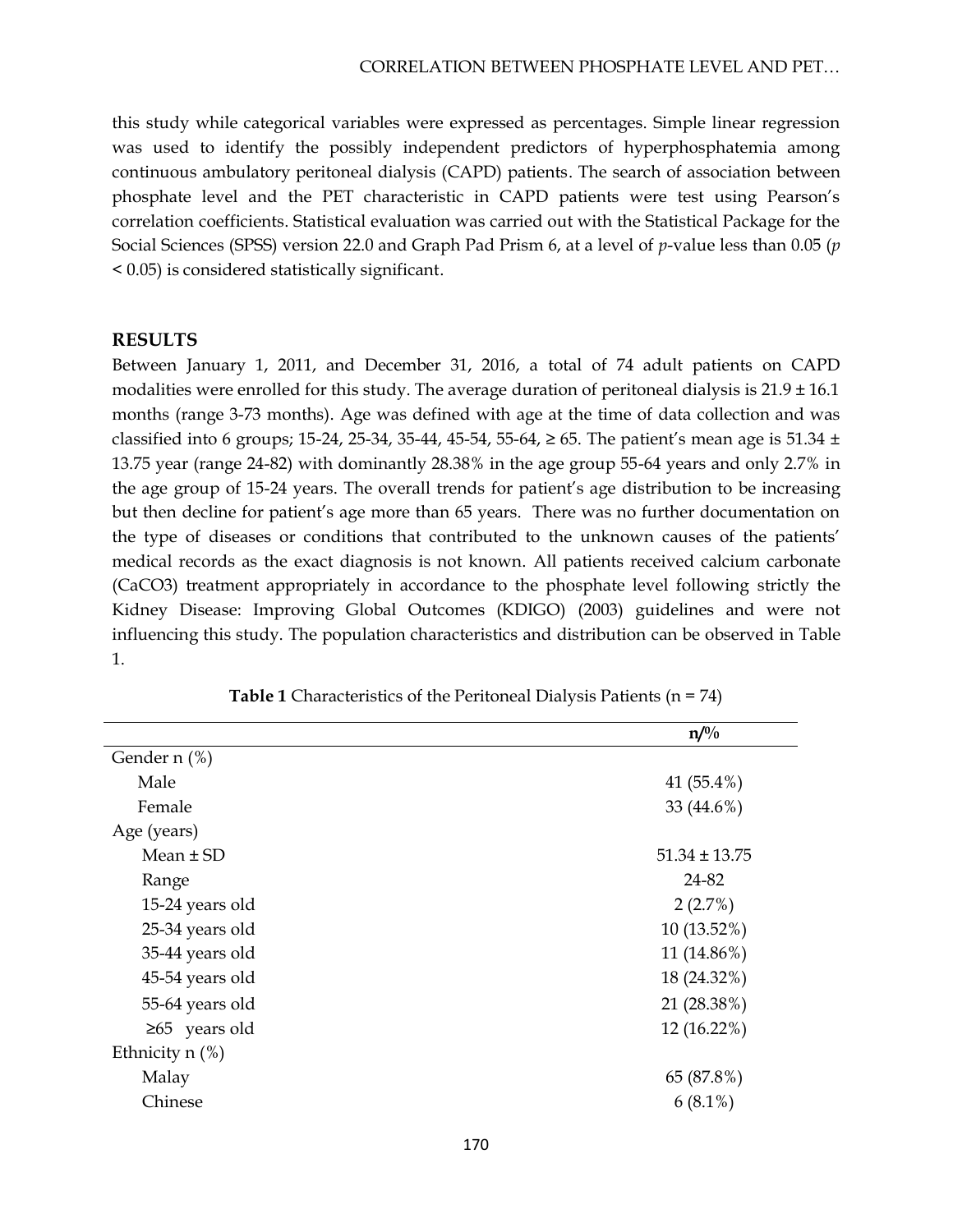| Indian                            | $3(4.1\%)$    |
|-----------------------------------|---------------|
| BMI $(kg/m^2)$ n $(\%)$           |               |
| Underweight                       | $6(8.1\%)$    |
| Normal                            | 38 (51.4%)    |
| Overweight                        | 21 $(28.4\%)$ |
| Obese                             | $9(12.2\%)$   |
| Primary Disease n (%)             |               |
| <b>Diabetes</b>                   | $26(35.1\%)$  |
| Glomerulonephritis                | $1(1.4\%)$    |
| Hepatitis B                       | $1(1.4\%)$    |
| Sytemic Lupus Erythematosus (SLE) | $3(4.1\%)$    |
| Unknown Disease                   | 42 (56.8%)    |
| Comorbidities n (%)               |               |
| Hypertension (HTN)                | 38 (51.4%)    |
| Hyperparathyroidism (HPT)         | 18 (24.3%)    |
| Hypertension/Hyperparathyroidism  | 11 (14.9%)    |
| Anemia/Hyperparathyroidism        | $7(9.5\%)$    |

# **Peritoneal Equilibration Test (PET) characteristics**

The distribution of PET characteristics of all CAPD patients ( $n= 66$ ) in our population was predominant low average transport status followed by high average, high and low transport status with 35.1% (n= 26), 32.4% (n= 24), 14.9% (n= 11) and 6.8% (n= 5) correspondently. In addition, patients with high phosphate level ( $n= 37, 50\%$ ) also characterized according to peritoneal transport status and shows that 40.5% (n= 15) classified under low average, followed by high average, high and low transport status with 29.7% ( $n=11$ ), 10.8% ( $n=4$ ) and 8.1% ( $n=3$ ) respectively.

# **Serum phosphate level**

The present study discovered that there were 37 CAPD patients (50%) presented with high phosphate level after starting the treatment while the rest shows normal phosphate level. From a total of 55.4% (n= 41) male patients on CAPD modalities, 57% (n= 21) presented with high phosphate level. While, 43% (n= 16) female patients presented high phosphate level from a total of 44.6% (n= 33).

# **Risk factors of hyperphosphatemia**

Linear regression was performed to predict and analyze the association between the serum phosphate levels with other factors. The most striking result to emerge from the data is that normalized protein catabolic rate (nPCR), serum calcium, serum albumin, intact parathyroid hormone (iPTH) and 24-hours urine volume output taken together, these results suggest that there were significant association between the factors with the serum phosphate level. Factor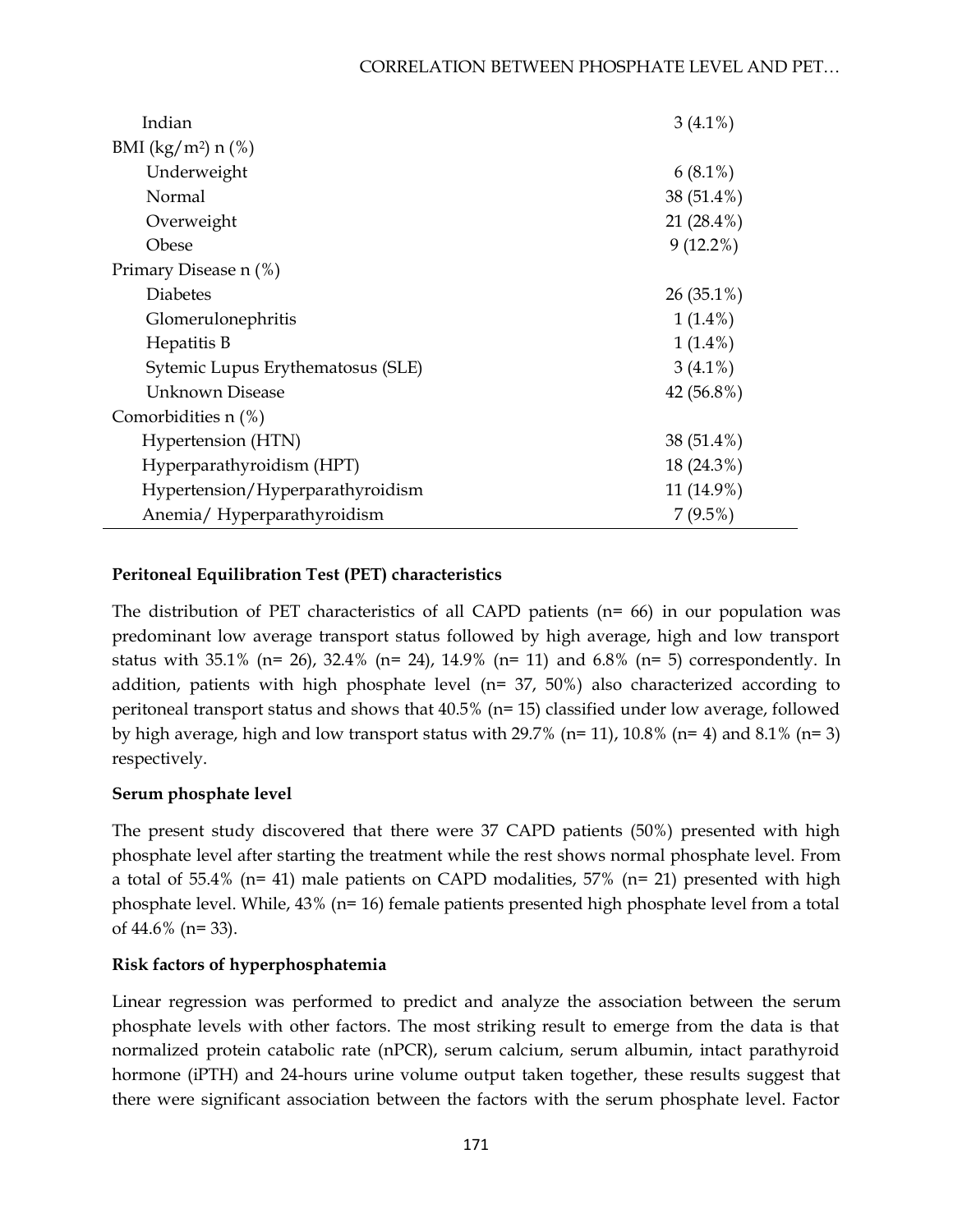like age, total creatinine clearance, residual renal creatinine clearance were found to be inversely associated with this level. In contrast, body mass index (BMI) and peritoneal dialysis duration, were not significantly associated with the amount of serum phosphate (Table 2).

| <b>FACTOR</b>                | MEAN± SD            | r        | $p$ -value |  |
|------------------------------|---------------------|----------|------------|--|
| Age (years)                  | $51.34 \pm 13.75$   | $-0.321$ | $0.0052*$  |  |
| BMI $(kg/m2)$                | $24.5 \pm 5.3$      | $-0.102$ | 0.3876     |  |
| Dialysis Duration (month)    | $21.9 \pm 16.1$     | 0.097    | 0.4131     |  |
| $nPCR (g/kg*d)$              | $0.72 \pm 0.18$     | 0.299    | $0.0126*$  |  |
| Serum Calcium                | $2.22 \pm 0.29$     | 0.302    | $0.0090*$  |  |
| Serum Albumin $(g/dl)$       | $34.96 \pm 5.51$    | 0.261    | $0.0244*$  |  |
| $i$ PTH (per 100ng/dl)       | $186.88 \pm 148.43$ | 0.373    | $0.0012*$  |  |
| Total Creatinine Clearance   | $60.22 \pm 19.87$   | $-0.220$ | $0.0470*$  |  |
| Residual Renal Creatinine    | $15.20 \pm 20.62$   | $-0.422$ | $0.0390*$  |  |
| Clearance                    |                     |          |            |  |
| 24-hours urine volume output | $294.37 \pm 330.97$ | 0.441    | $0.0060*$  |  |

**Table 2** Factors associated with serum phosphate level

\*significant with *p*-value < 0.05

### **Association of phosphate level and PET characteristics**

A scatter diagram and a Pearson's product moment correlation were used to assess the relationship between phosphate level and peritoneal membrane characteristics. Prior to direct comparison between phosphate level and peritoneal membrane status, however, have not shown a clear significant difference in this analysis. Data analysis showed there was a weak, negative correlation between phosphate level and PET characteristics ( $r = -1.232$ ,  $n = 66$ ,  $p =$ 0.070). This study then attempted to examine based on peritoneal membrane transport alone and finding shows that it is significantly correlated with peritoneal clearance (r= 0.4748, n= 66, *p*  < 0.001). High and high average membrane status have higher peritoneal clearance while low and low average membrane status have a lower peritoneal clearance (Table 3).

| Membrane transport type | MEAN± SD                                           |
|-------------------------|----------------------------------------------------|
|                         | Peritoneal clearance (L/week/1.73 m <sup>2</sup> ) |
| <b>High Transport</b>   | $71.87 \pm 22.07$                                  |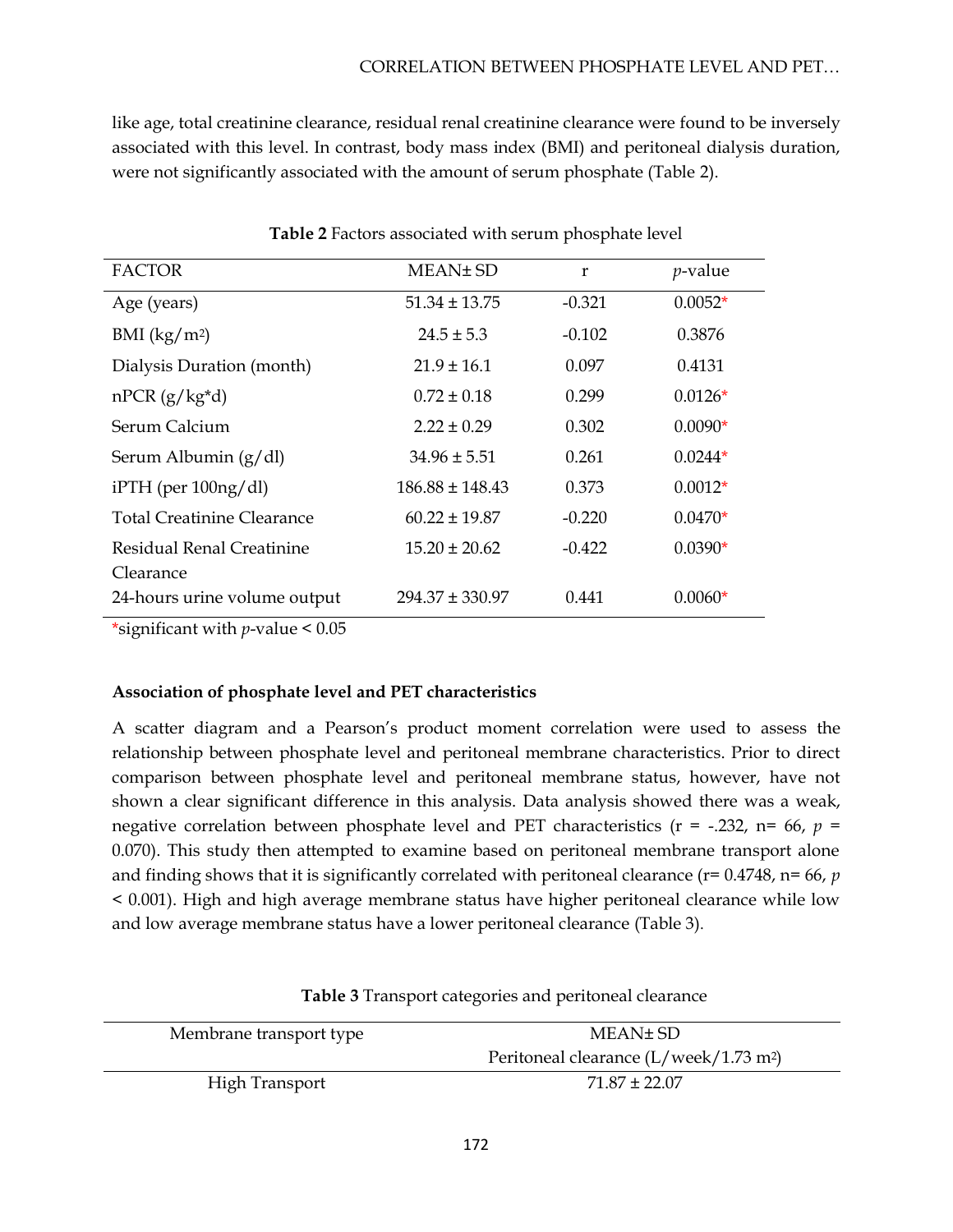#### CORRELATION BETWEEN PHOSPHATE LEVEL AND PET…

| High Average Transport | $59.45 \pm 16.63$ |
|------------------------|-------------------|
| Low Average Transport  | $55.10 \pm 20.68$ |
| Low Transport          | $33.58 \pm 6.03$  |

### **DISCUSSIONS**

In this retrospective study, it is demonstrated that 74 adult patients were admitted for continuous ambulatory peritoneal dialysis (CAPD) treatment in Hospital Tengku Ampuan Afzan (HTAA). Gender differences have been identified where end stage renal disease (ESRD) cases for male are notably higher than females. It is important to evaluating clinical data by gender because of men's and women's physiology differences. These results are consistent with those of other studies and suggested that predictors leading to decline in renal function are related with gender differences (Halbesma et al., 2008; Hecking et al., 2014).

Comparing the distribution of ethnicity of CAPD patients treated in HTAA showed that Malay race covers the majority of the study population compare to Chinese and Indian. A possible explanation for this might be that the patients was from the states of Pahang in Malaysia, where probably the dominant ethnic group is Malay. Study by Sabanayagam and colleagues in 2013 stated, the differences of ethnicity distribution in CKD might be influenced by the association with prevalence disease such as hypertension and medication received by the patients. Higher cases of CKD in the elderly population has been connected to the fact that renal function declines with age. One unanticipated finding in this study is that predominance body mass index (BMI) categories of CAPD patients was normal followed by overweight, obese and underweight. Surprisingly, other findings indicate so called the obesity paradox where being overweight/obese or high value of BMI are actually a protection and associated with improve survival on hemodialysis (Ikizler, Stenvinkel, & Lindholm, 2008) but mixed result is seen for peritoneal dialysis patients (Park et al., 2014). The association of BMI and peritoneal dialysis survival has been inconsistent as of result on previous study shows neutral (Aslam, Bernardini, Fried, & Piraino, 2002) beneficial (Johnson et al., 2000) and damaging (McDonald, Collins, & Johnson, 2003) effect of high BMI toward peritoneal dialysis outcome.

The status in peritoneal membrane transport is related to the long term survival dialysis patients. High transport status demonstrated to be associated with the mortality rate and an independent predictor for technique failure for patients that subscribed to CAPD modalities (Rumpsfeld, Mcdonald, & Johnson, 2006). However, the findings by Huang and colleagues (2014) do not support previously findings where high transport status does not necessarily add to adverse effect in survival rate when diabetes status included, suggesting that, factor such as causes of end stage renal disease (ESRD) may influenced patients transport status. To add to that, other findings by Park and colleagues (2001), Paniagua and colleagues (2002), and Perl and colleagues (2009) also reported that high peritoneal transport status failed to independently influence mortality rate in CAPD patients. This inconsistency not clearly represented but may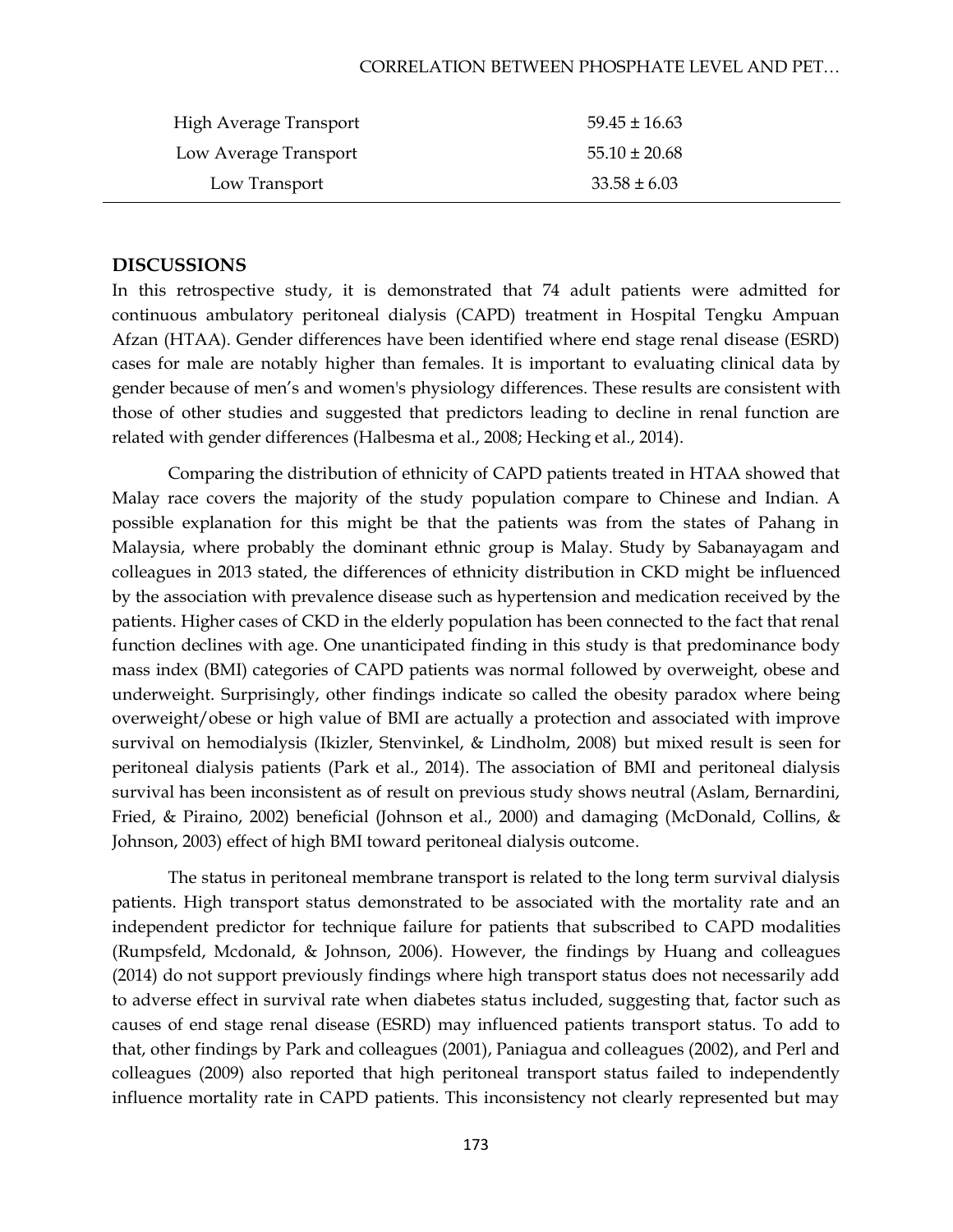be due to differences in the primary diseases and comorbidities of ESRD, racial or ethnicity of patients, method of the PET test and a combination of new and prevalent cases. These findings may help to understand and be used to guide dialysis modalities that are appropriate for each patients when the evaluation of peritoneal membrane be performed routinely. In further management, the use of this data could be a means optimizing medical prescription according to the result of the peritoneal membrane status.

An initial objective of the research was to determine the prevalence of CAPD presented with hyperphosphatemia in Nephrology Clinic, HTAA after starting the treatment. In this population it is found that half of the patients  $(50\%, n=37)$  with 21 male  $(56.8\%)$  and 16 female (43.2%) were presented with a high phosphate level. This result may suggest that hyperphosphatemia should be taken into concern and prior studies have highlighted the importance of maintaining phosphate level in end stage renal disease (ESRD) patients. This finding has important implications for the management of hyperphosphatemia in dialysis patients that include dietary management and the use of medication and phosphate binders according to the stages of CKD development. Further studies, which take these variables into account, will need to be undertaken.

As mention previously, understanding the importance of serum phosphate level is crucial for end stage renal disease (ESRD) patient as it is contribute to the risk of diseases where the controlling may be useful to improve ESRD prognosis. Therefore, an additional findings on hyperphosphatemia risk factors was performed to achieve better phosphate control.

In this study we found that normalized protein catabolic rate (nPCR), serum calcium, serum albumin, intact parathyroid hormone (iPTH), 24-hours urine volume output, age, total creatinine clearance, residual renal creatinine clearance were independent risk factors for hyerphosphatemia. Increased or decreased amount of serum phosphate level is influenced by various variables that comprise of phosphate intake, phosphate absorption and phosphate removal. It can therefore from these results be assumed that, dietary phosphate intake, dialysis adequacy and calcium phosphate metabolism determines the serum phosphate level. Hence, it is useful to be noted that directly treating phosphate through restriction and control of dietary phosphate intake may be useful in slowing and controlling the progression vascular calcification, cardiovascular and bone disease (CKD-MBD) as well as secondary hyperparathyroidism (SHPT) in later kidney disease stages. In order to provide a better clinical outcomes, earlier approach of phosphate binder therapy, prescription of supplement (vitamin D) concomitant to dietary intake was suggested (Martin & González, 2011).

This study set forth with the aim of assessing the relationship of the PET characteristics toward phosphate level among CAPD patients in Nephrology Clinic, HTAA. This study did not conclude a significant correlation between serum phosphate level and peritoneal membrane transport status when direct correlation was performed. In this study, peritoneal membrane characteristic was determined according to the calculation of peritoneal membrane creatinine transport status. According to the principle of diffusion across the peritoneal membrane,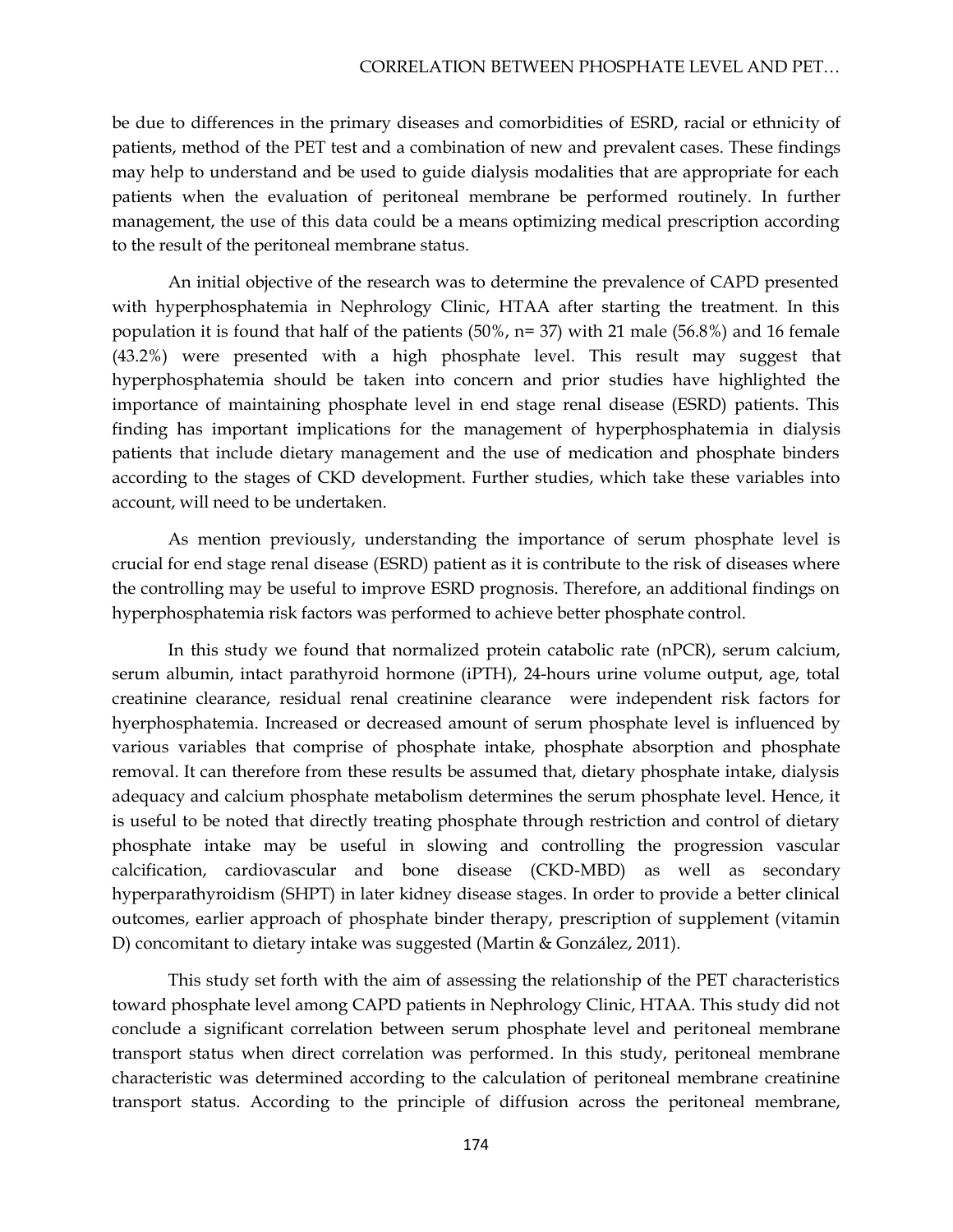phosphorus is considered as large size molecules based on its molecular weight, hence, rate of phosphate clearance across the peritoneal membrane is more likely to be similar to creatinine (Nissenson & Fine, 2017).

Previous research however, mentioned that peritoneal creatinine transporter (D/P Cr) and clearance (CrCl) cannot be used as substitutes to indicate peritoneal phosphate transport status ( $D/P$  Ph) and phosphate clearance (PhCl) from which in the result reported that  $D/P$  Cr and CrCl does not show any significant differences between normal and hyperphosphatemia patients while those with hyperphosphatemia showed significant association with D/P Ph (*p* = 0.019) and PhCl ( $p = 0.06$ ) (Courivaud & Davenport, 2015). Contradictory to this, multivariate regression analysis in a retrospective study stated that creatinine clearance can be a substitutes to phosphate clearance as there is strong independent association between both (Badve, Zimmerman, Knoll, Burns, & McCormick, 2008). Another study by López-guerra, Rodríguezgarcía, and Rodríguez-castellanos in 2014 also mentioned that phosphate clearance showed to be significantly correlated with creatinine clearance in total, dialysate and urine measurement with  $p \leq 0.05$ . The inconsistency of current finding with preceding study suggest the possibility on the different in the 4-hours (D/P ratio) solute range of PET classification and the methods of the PET test.

The main limitation of our study were a short study period and relatively small patient population size. To counteract those limitations, a prospective or retrospective cohort study can be done. Continuity of research in regard of these indicators are recommended on the basis of lacking on the knowledge about phosphorus transport especially for patients undergo peritoneal dialysis modalities in clinical practices suggesting that it may possible to compare the variables between CAPD modalities with other type of treatment such as APD. Large sample size that possibly include other government and/or private hospitals and/or clinics could be included for this study. Multicenter study that covers other hospitals such as from other district in Pahang or possibly expand it to Malaysia that covers major hospital in the Peninsular so that can include all main corridors; northern, westerns, eastern and southern.

### **CONCLUSION**

In conclusion, the prevalence of hyperphosphatemia among continuous ambulatory peritoneal dialysis (CAPD) patients is considered as high and have become one of the major concern by nephrologist and health professionals due to the clinical consequences. Based on this research, level of serum phosphate was significantly, positively associated with nutritional markers (normalized protein catabolic rate (nPCR) and serum albumin), intact parathyroid hormone (iPTH), serum calcium and 24- hours urine volume output. Serum phosphate level was significantly, inversely associated with age and dialysis adequacy (total creatinine clearance and residual renal creatinine clearance). While, body mass index (BMI) and duration on dialysis were found to be not significantly associated with serum phosphate level among CAPD patients in HTAA. In this investigation, the main goal was to assess the correlation between serum phosphate level and peritoneal equilibration test characteristics or the transport status.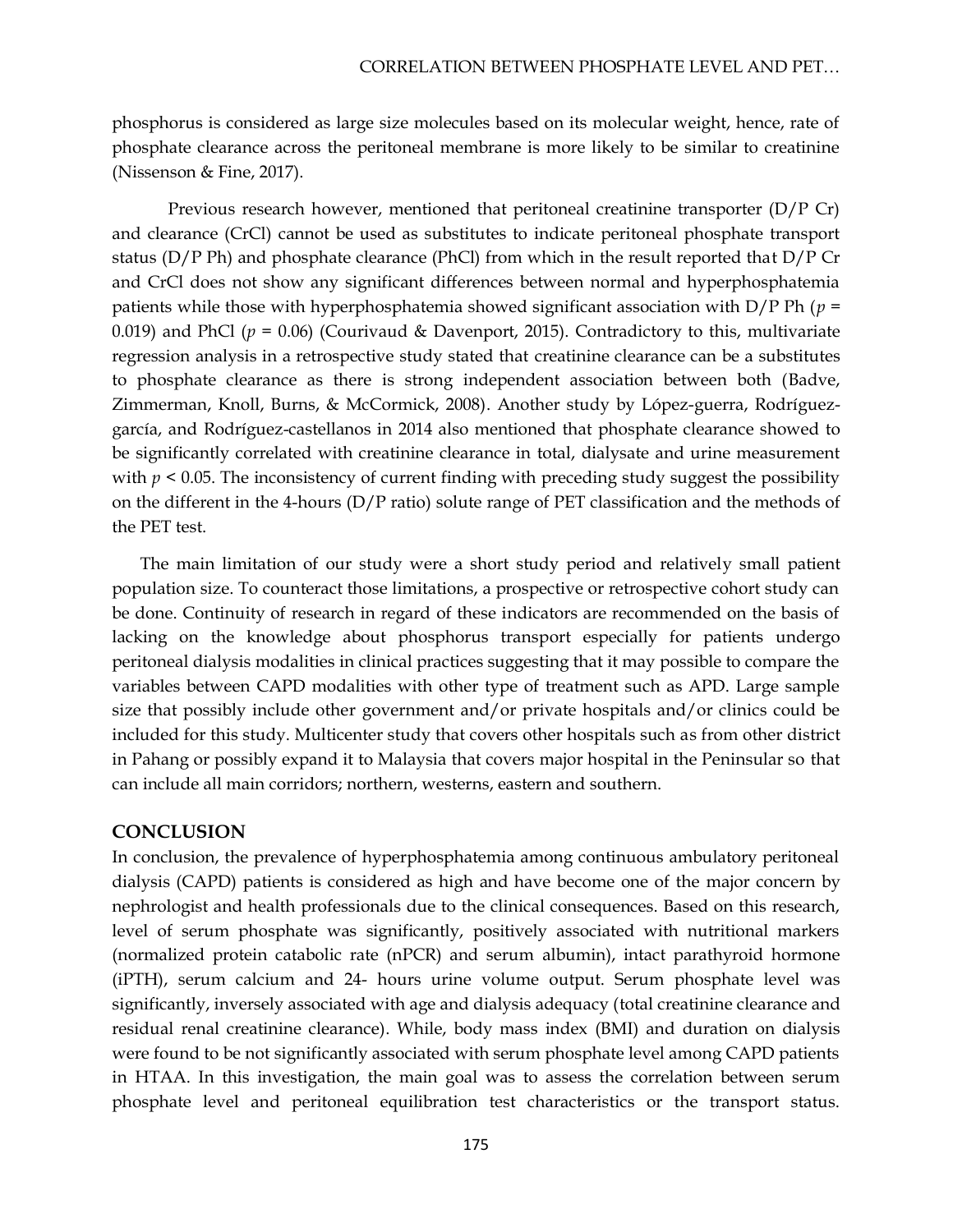Returning to the question posed at the beginning of this study, it is now possible to state that there was no significant correlation between serum phosphate level and PET characteristics given the rate of the toxin removal (phosphate) should not been affected by the differences on peritoneal membrane status. The study has gone some way towards enhancing our knowledge on the important of adequacy and efficiency of solute clearance in dialysis patient to reduce rate of morbidity and mortality and subsequently improve patient's management.

### **ACKNOWLEDGEMENTS**

We thank boards of ethical committees for study approval; Kulliyyah Postgraduate and Research Committee (KPGRC), Medical Research and Ethics Committee (MREC) through National Medical Research Register (NMRR), Clinical Research Centre (CRC), Hospital Tengku Ampuan Afzan (HTAA), and also to International Islamic University Malaysia for the Research Initiative Grant Scheme, RIGS16-134-0298.

# **REFERENCES**

- Aslam, N., Bernardini, J., Fried, L., & Piraino, B. (2002). Large body mass index does not predict short-term survival in peritoneal dialysis patients*. Perit Dial Int*, 22(6) 191.
- Badve, S. V., Zimmerman, D. L., Knoll, G. A., Burns, K. D., & McCormick, B. B. (2008). Peritoneal phosphate clearance is influenced by peritoneal dialysis modality, independent of peritoneal transport characteristics. *Clinical Journal of the American Society of Nephrology : CJASN*, *3*(6), 1711–7.
- Courivaud, C., & Davenport, A. (2015). Phosphate Removal by Peritoneal Dialysis: The Effect of Transporter Status and Peritoneal Dialysis Prescription. *Peritoneal Dialysis International*, *36*(1), 85-93.
- Daugirdas, O. T., Blake, P. G., & Ing, T. S. (2007). *Hanbook of Dialysis* (4th ed., pp. 331-335). Philadelphia: Lippincott Williams & Wilkins.
- Halbesma, N., Brantsma, A. H., Bakker, S. J. L., Jansen, D. F., Stolk, R. P., De Zeeuw, D., De Jong, P. E., & Gansevoort, R. T. (2008). Gender differences in predictors of the decline of renal function in the general population. *Kidney International*, *74*(4), 505–512.
- Hecking, M., Bieber, B. A., Ethier, J., Kautzky-Willer, A., Sunder-Plassmann, G., Säemann, M. D., Ramirez, S. P. B., Gillespie, B.W., Pisoni, R. L., Robinson, B. L., & Port, F. K. (2014). Sex-Specific Differences in Hemodialysis Prevalence and Practices and the Male-to-Female Mortality Rate: The Dialysis Outcomes and Practice Patterns Study (DOPPS). *Public Library of Science Medicine*, *11*(10).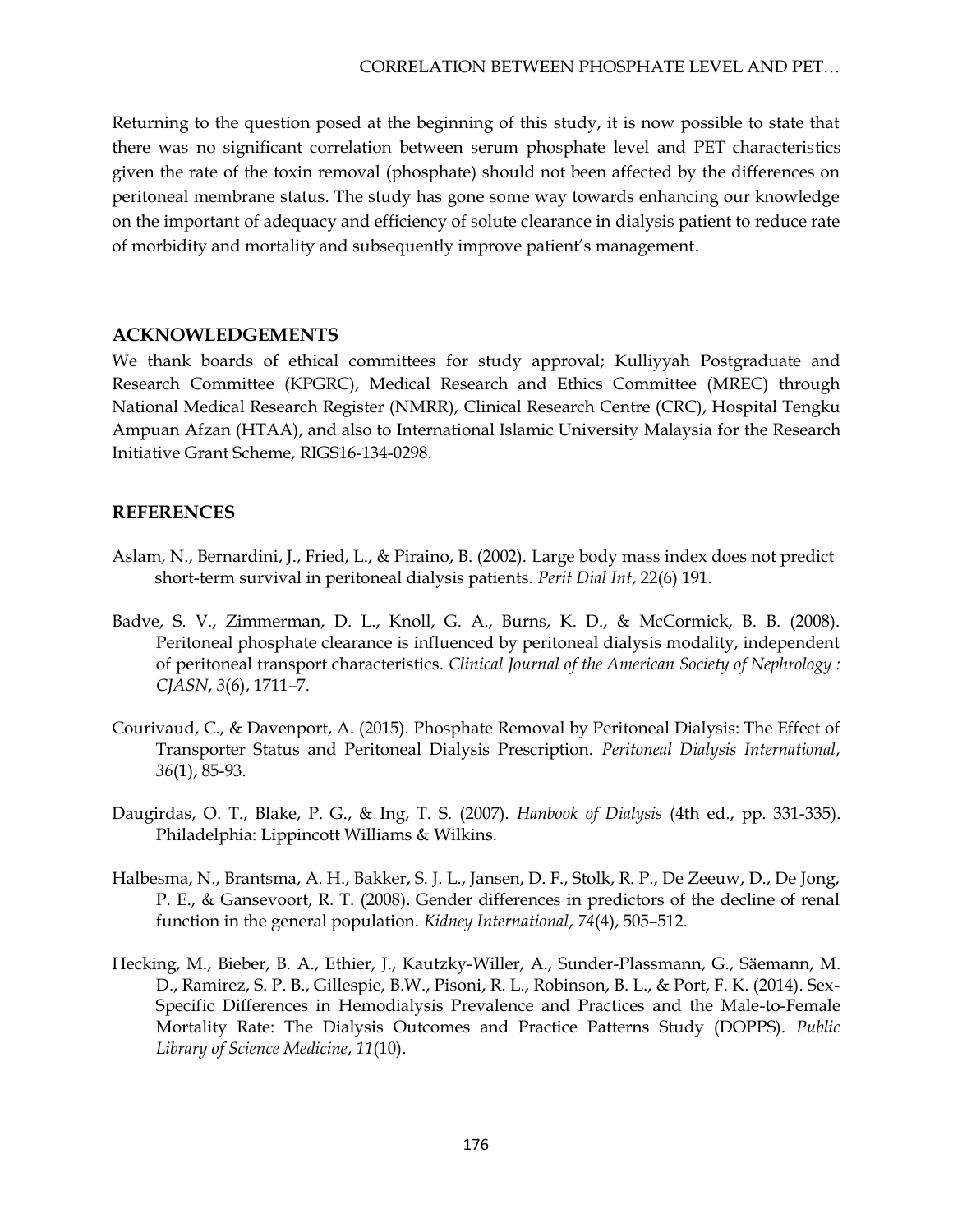- Huang, N., Chen, J., Fan, L., Zhou, Q., Xu, Q., Xu, R., Xiong, L., Yu, X., & Mao, H. (2014). High peritoneal transport status was not associated with mortality in peritoneal dialysis patients with diabetes. *PLoS ONE*, *9*(10).
- Ikizler, T. A., Stenvinkel, P., & Lindholm, B. (2008). Resolved: Being Fat Is Good for Dialysis Patients: The Godzilla Effect: Pro. *Journal of the American Society of Nephrology*, *19*(6), 1059– 1064.
- Johnson, D.W., Herzig, K.A., Purdie, D.M., Chang, W., Brown, A.M., Rigby, R.J., [Campbell, S.](https://www.ncbi.nlm.nih.gov/pubmed/?term=Campbell%20SB%5BAuthor%5D&cauthor=true&cauthor_uid=11216565)  [B.](https://www.ncbi.nlm.nih.gov/pubmed/?term=Campbell%20SB%5BAuthor%5D&cauthor=true&cauthor_uid=11216565), [Nicol, D.L.](https://www.ncbi.nlm.nih.gov/pubmed/?term=Nicol%20DL%5BAuthor%5D&cauthor=true&cauthor_uid=11216565), & [Hawley, C. M.](https://www.ncbi.nlm.nih.gov/pubmed/?term=Hawley%20CM%5BAuthor%5D&cauthor=true&cauthor_uid=11216565) (2000). Is obesity a favorable prognostic factor in peritoneal dialysis patients?. *Peritoneal Dialysis International*, *20*(21), 715
- Lokesh, S., & Arunkumar, R. (2013). Review Article Better understanding of peritoneal membrane anatomy and physiology - a success behind peritoneal dialysis. *International Journal of Current Microbiology and Applied Sciences, 2*(8), 144–147.
- López-guerra, E. A., Rodríguez-garcía, V. H., & Rodríguez-castellanos, F. E. (2014). Determination of peritoneal phosphate transport as a tool for controlling serum phosphorus. *Nefrología, 34*(5), 584–590.
- Martin, K. J., & González, E. A. (2011). Prevention and control of phosphate retention/ hyperphosphatemia in CKD-MBD: What is normal, when to start, and how to treat? *Clinical Journal of the American Society of Nephrology*, *6*(2), 440–446.
- McDonald, S. P., Collins, J. F., & Johnson, D. W. (2003). Obesity is associated with worse peritoneal dialysis outcomes in the Australia and New Zealand patient populations. *Journal of the American Society of Nephrology*, *14*(11), 2894–901.
- Nissenson, A., & Fine, R. (2017). *Handbook of Dialysis Therapy E-Book* (5th ed., p. 402). Phildelphia: Elsevier.
- Oreopoulos, D. G., & Thodis, E. (2010). The history of peritoneal dialysis: Early years at Toronto Western Hospital. *Dialysis and Transplantation*, *39*(8), 338–342.
- Paniagua, R., Amato, D., Vonesh, E., Correa-Rotter, R., Ramos, A., Moran, J., & Mujais, S. (2002). Effects of increased peritoneal clearances on mortality rates in peritoneal dialysis: ADEMEX, a prospective, randomized, controlled trial. *Journal of the American Society of Nephrology : JASN*, *13*(5), 1307–1320.
- Park, H. C., Kang, S. W., Choi, K. H., Ha, S. K., Han, D. S., & Lee, H. Y. (2001) Clinical outcome in continuous ambulatory peritoneal dialysis patients is not influenced by high peritoneal transport status. *Peritoneal Dialysis International*, 21(3), S80–85.
- Park, J., Ahmadi, S.-F., Streja, E., Molnar, M. Z., Flegal, K. M., Gillen, D., Kovesdy, C. P. & Kalantar-Zadeh, K. (2014). Obesity Paradox in End-Stage Kidney Disease Patients. *Progress in Cardiovascular Diseases*, *56*(4), 415–425.